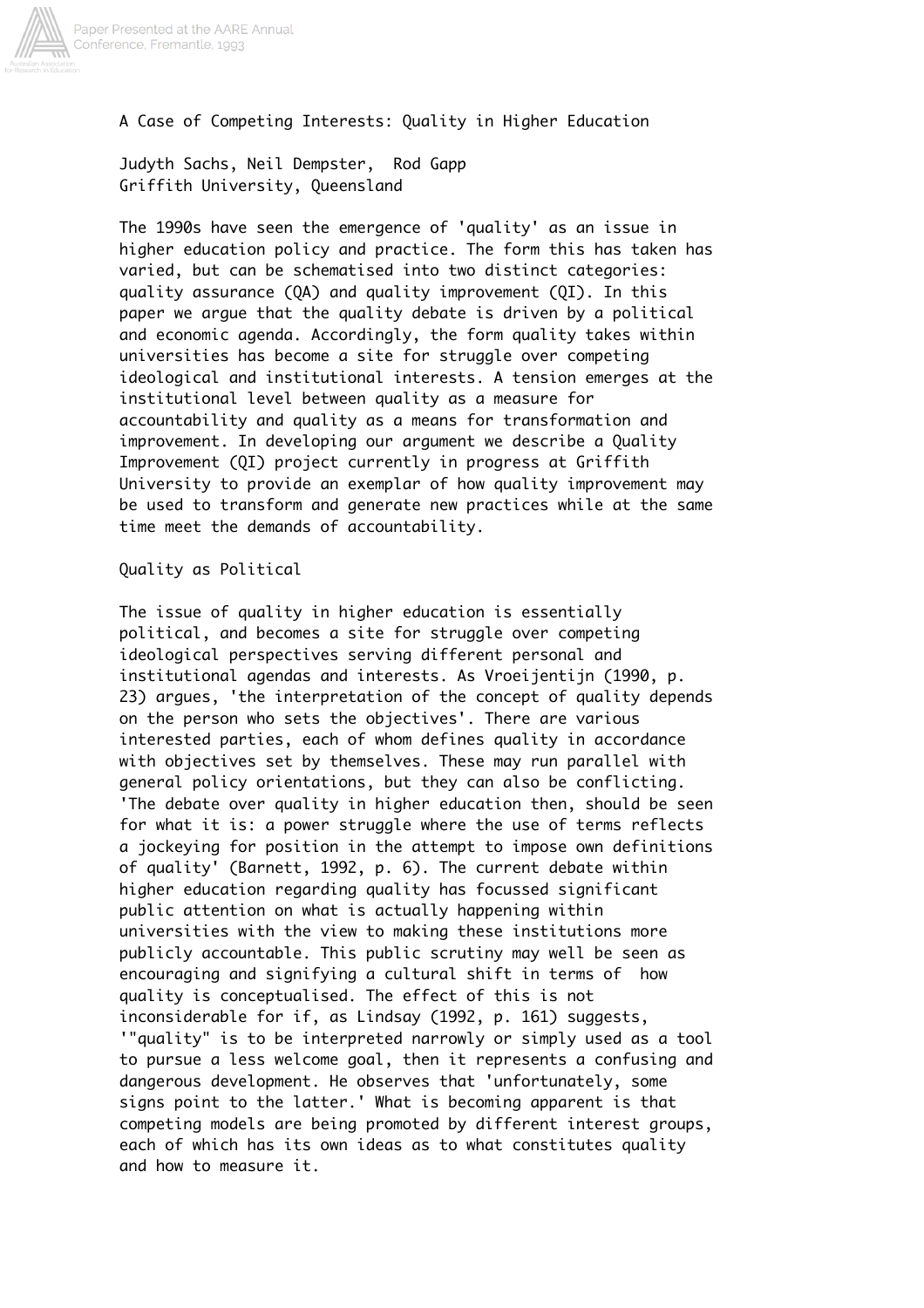

Universities have the twofold task of having to satisfy the multiple and competing demands of external stakeholders while at the same time, maintaining their own particularistic and unique needs and goals. In practice however, the views of centralised bureaucracies within government have a view of quality that is concerned with satisfying the demands of external accountability. In reference to this Peters (1992) claims that:

Underlying the ostensible concern for improved public sector accountability is an instrumental economic rationality exemplified in the now dominant belief in the use of market forces to induce greater efficiency. (p. 127)

While we acknowledge that this view may well hold credence at the level of government policy, it is our contention that practices

to promote quality within Griffith University reflect a view that is concerned with the development and improvement of present and future practices.

Quality as Contested

While quality has become a new force for accountability within higher education there is, however, little agreement as to what "quality" means or how it might actually manifest itself in the organisation and practices of higher education institutions. Depending on whose interests are being served different definitions of quality are advocated.

Interestingly, the attempt to define quality as presented in the HEC document 'Achieving Quality' is neither directive nor instructive. Rather it is ambivalent to the extent that, 'Discussions about the quality of higher education start from the premise that no single, workable 'definition' about quality in possible; that quality in higher education is not a definable concept ...' (p. 6). Despite this suggestion that it is not possible to present a consensual or a singular definition of quality, nevertheless, attempts have been made by a range of authors to come to grips with this elusive concept. Cullen (1992, p. 5) for example maintains:

Quality can mean some normative view of excellence, it can mean a lack of dysfunctions in the academic machine, it can mean orderly inputs and processes, it can mean status relative to colleagues in research and publication, it can mean the quality of the best students and their suitability for higher studies, it can mean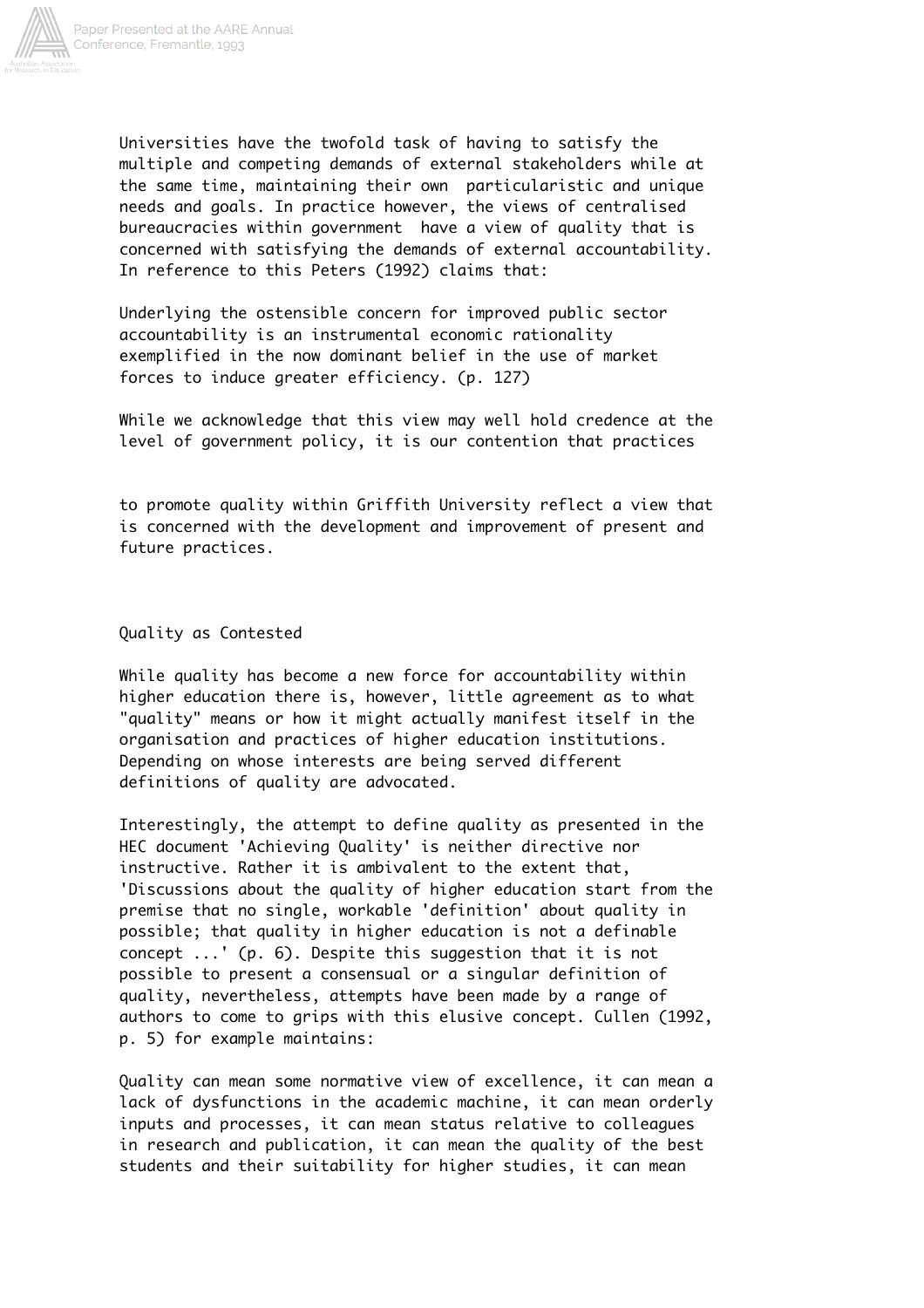

the maintenance of skills and standards that suit various employers and professional groups, and it can mean teaching excellence in terms of knowledge added to students participating in programs. It can be generalised from programs to the overall activities of an institution or to a state or national system.

Harvey and Green (1993) provide a suggestion as to how the problem of the meaning of quality may be resolved. Their suggestion is: 'At best we should define as clearly as possible the criteria that each stakeholder uses when judging quality and for these competing views to be taken into account when assessments of quality are undertaken' (p. 28). Pratt (1993) takes an even more pragmatic view maintaining that 'Higher Education scarcely needs more definitions of quality, criteria, questionnaires and three year projects. What is required is that academics should know what they are doing, understand the value of it and do it as well as may be - together with apt institutional means for making this overt' (p. 5). The point to be made here is that in expending a great deal of energy on attempting to provide definitive definitions about the scope and characteristics of quality, crucial questions such as what are the assumptions underlying the various approaches to quality, whose interests do these approaches serve and what are the unintended consequences of the various versions of quality are left silent. With these questions in mind we now direct our attention to identifying two competing models of quality.

Two Competing Models of Quality

Within public debates and policy discourses two competing models on quality are emerging. The two dominant models of quality that we identify in this paper are the instrumental (Quality Assurance) and the transformative (Quality Improvement).

## Quality Assurance

The instrumental QA model evident within much federal government policy discourse exemplifies what Barnett (1992) describes as the technicist voice or the production measurement view (Lindsay 1992). In its more severe form this approach is concerned with increased externally driven accountability. One of the reasons for the continuing pressure on universities to justify their existence, according to Green (1993), can be found in the failure of existing quality assurance arrangements.

Within a QA framework quality is treated as a synonym for "performance". It advocates the imposition of technical instruments, such as performance indicators to measure input and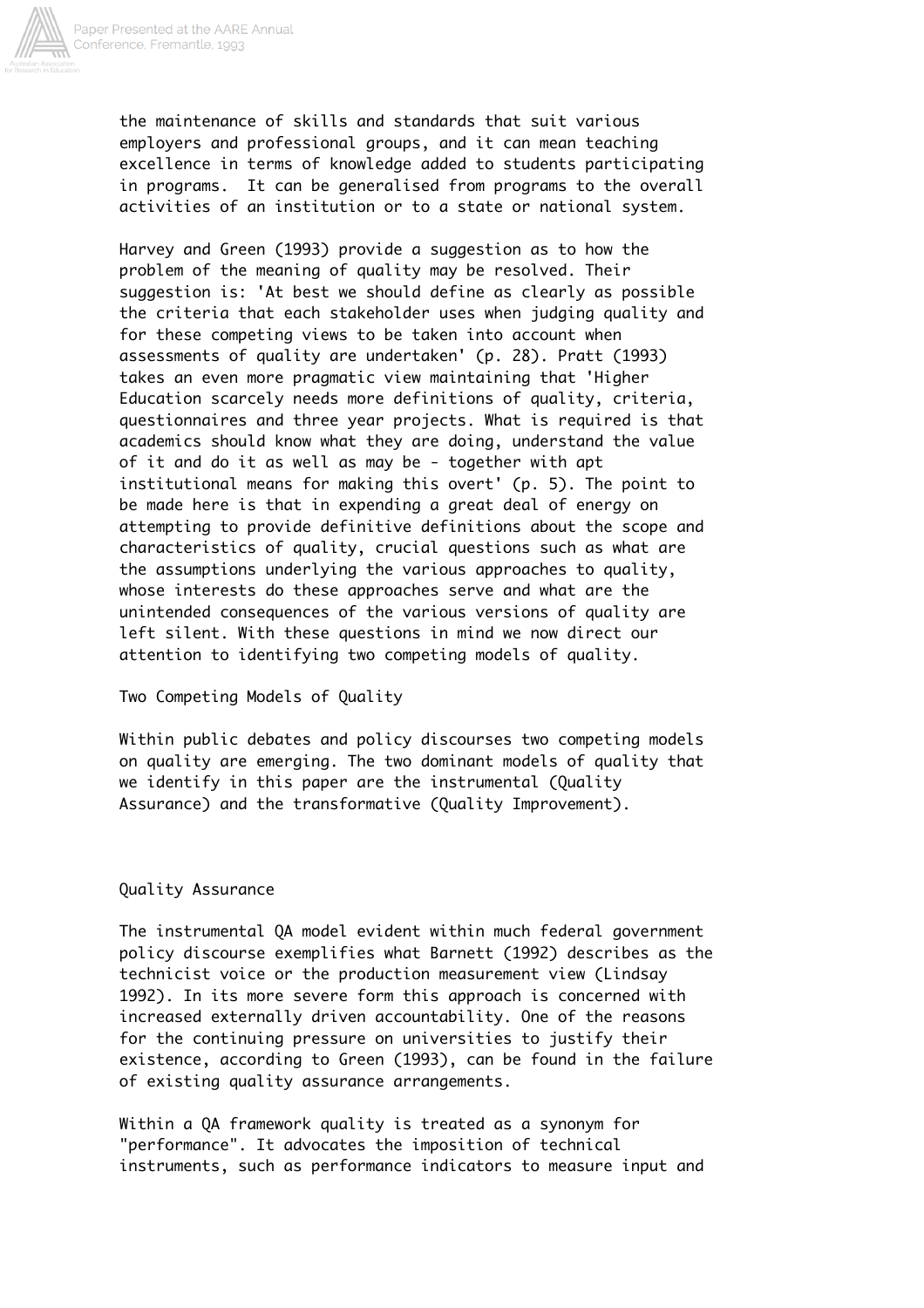

output of educational spending and resources. This instrumental view of quality validates the use of quantitative measures such as the numbers of graduates, the number of post-graduate students, research income and so on as indicators of performance. Accordingly, it takes as its point of departure the values and interests of the external world, both as to the purpose of higher education and as to the means by which quality ought to be assessed and improved (Barnett, 1992). It could be said that the recently initiated Committee for Quality Assurance in Higher Education (CQAHE) (currently beginning its visitations to universities across the country) may well use such measures in its deliberations regarding the allocation of reward funds. The production measurement view is seen to be attractive by some because quite simply, as Lindsay (1992) argues, inputs are much easier to define and measure than outcomes.

Several issues emerge as being of concern as a result of the preference exhibited by bureaucrats for the instrumentalist QA model. First, the autonomy of the academy comes into question insofar as instrumentalist approaches make it all too easy for political interference and manipulation at all levels. Second, universities that once prided themselves on their independence and their ability to provide an external voice of critique find themselves silenced by the possibility of punitive resourcing actions. Third, the Australian university system that has credited itself on its diversity may well find itself under greater centralised control, not only in terms of resource allocation and programme profile but also in terms of more stringent forms of externally mandated accountability. The current situation is such that it is politically naive for institutions not to develop quality management plans and initiatives. This is regardless of the fact that quality still remains a diffuse concept despite the burgeoning number of training workshops and the proliferation of academic writings on its ontology and practice. It is chastening that Lindsay's (1992, p. 162) observation: 'While focussing more attention on important core issues in higher education, the "quality debate" regrettably has not generated a conceptually sophisticated and innovative attack on the elusive notion of quality in higher education'.

The current support QA currently holds serves the interests of external parties, such as the federal government bureaucracies. By making universities more accountable to government in all aspects of their operations, the earlier automony of universities to set their own agendas and goals is now being significantly diminished.

Quality Improvement

A transformative and developmental view of quality is evident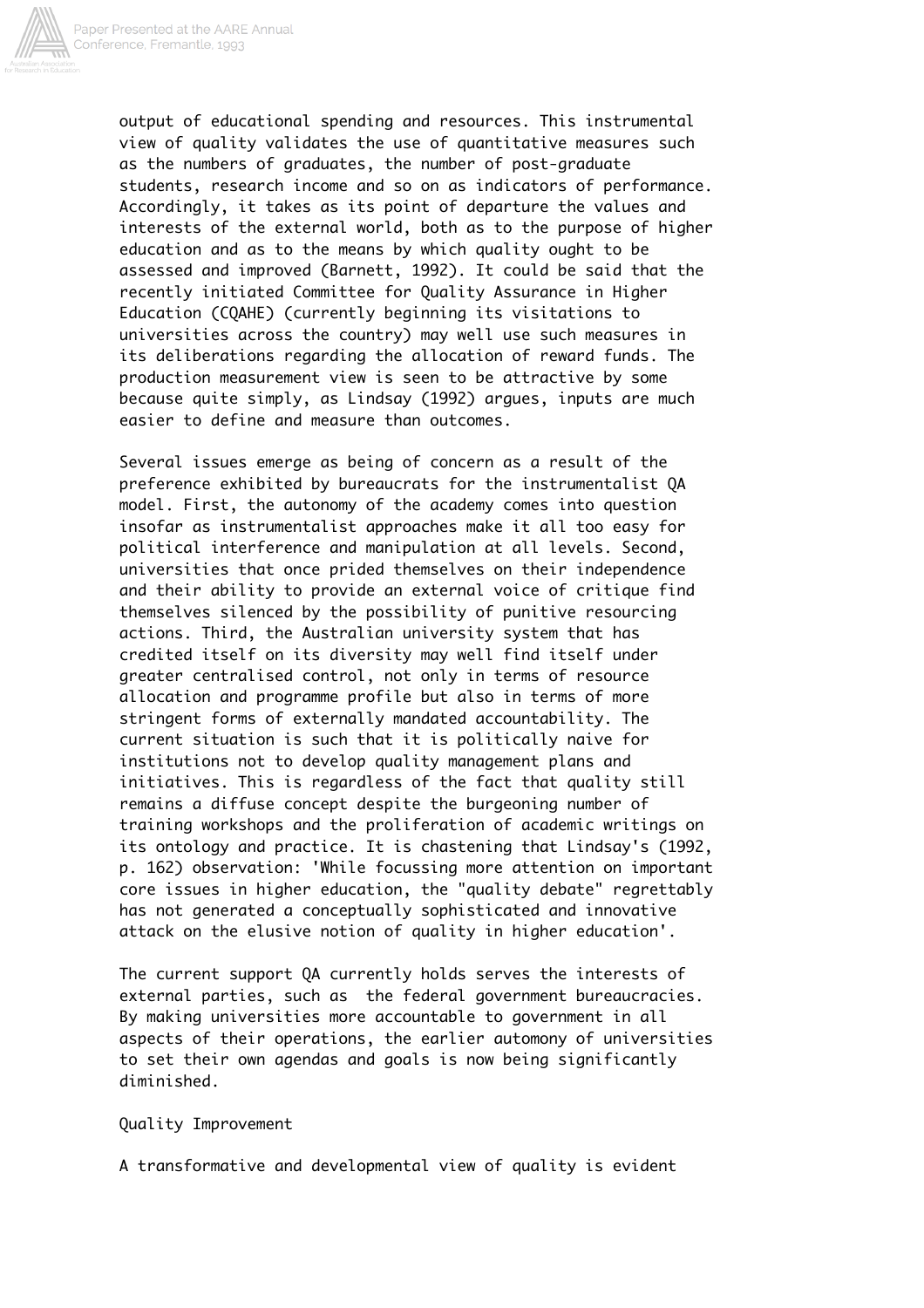

within some universities. This model employs a notion of quality that breaks from the bureaucratically imposed functionalist QA

model of quality to escape from the preoccupation with structures, control and quantitative measures of performance. This is achieved by giving at least equal emphasis to the imponderable elements of our concepts of educational processes and outcomes, and their dependence on value judgements (Lindsay 1992 p. 154).

This transformative model relies on peer review and is concerned with enhancing the perspectives and interests of the university internally and is thus favoured by those actually working within the university. At the core of this position is a commitment that the experiences of all participants must be enhanced. Furthermore, as Harvey and Green (1993, p. 25) argue, 'learners should be both at the centre of the process by which learning is evaluated and at the centre of the learning process'. Accordingly, this view of quality bars any outside voices dominating the activities as they relate to quality within a university, and empowers the participants by giving them the opportunity to influence their own transformation.

Quality within a QI framework is future directed and concerned with the transformation of current practice. Importantly, improvement occurs because it is seen to be in the best interests of all staff and is driven by the organisation's desire for improvement. Accordingly, decision making processes for improvement are devolved so that all staff are involved rather than the imposition from above.

As it is driven by the shared goals of employees, QI serves and responds to the needs of internal stakeholders. Nevertheless, through the documentation of procedures it can also respond to the demands of external stakeholders.

Quality Assurance vs Quality Improvement

The two dominant perspectives on quality in higher education differ in many respects. The instrumentalists promote the view that quality can be measured so long as the 'right' instruments are developed. There is an over emphasis on obtaining results from the measurement of inputs and outputs, with no attempt to understand the processes that underlie the system. This in turn provides the basis for identifying current deficiencies and for rewarding 'good practice'. Primarily it is an external procedure in which outside agencies find ways of forming opinions and judgements about the activities of the institution. This viewpoint is built around an assessment of an institution's past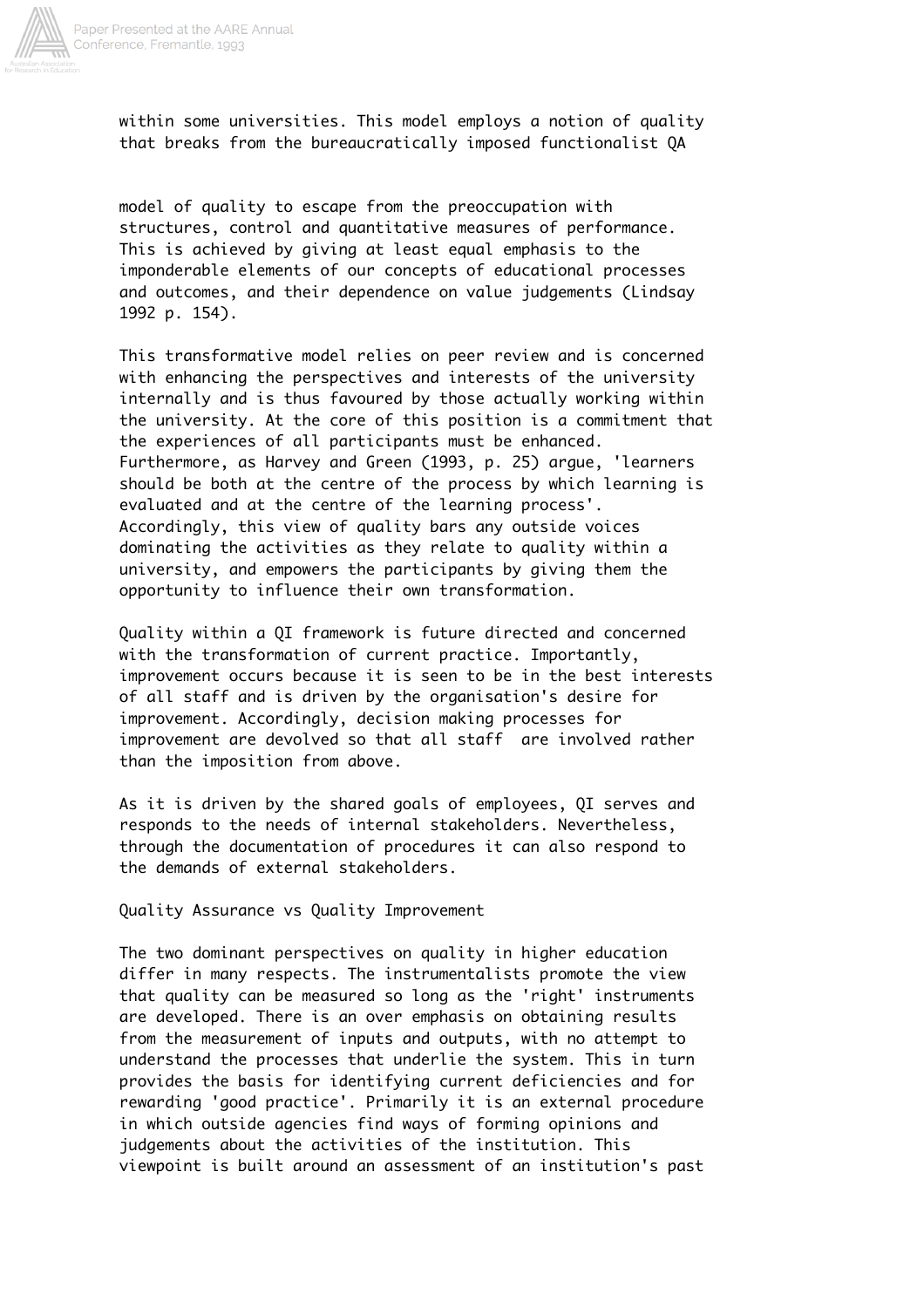

performance and is circumscribed by economic indicators. Consequently it is concerned with documenting the past instead of providing the basis for future policy planning and activity. The major differences between the two models is summarised below.

|                                                                                      |            | Quality Assurance                        |  |             |                | Quality Improvement   |
|--------------------------------------------------------------------------------------|------------|------------------------------------------|--|-------------|----------------|-----------------------|
| Intent                                                                               |            | accountability                           |  |             | improvement    |                       |
| Philosophy                                                                           |            | instrumental                             |  |             | transformative |                       |
| Locus of<br>Control<br>employees                                                     |            | external<br>management/government driven |  |             |                | internal<br>driven by |
| Motive<br>government directives/policies<br>organisation's desire for<br>improvement |            |                                          |  |             |                |                       |
| Social<br>Relations                                                                  |            | competitive<br>directive                 |  | negotiated  |                | collegial             |
| Process<br>up/facilitative                                                           |            | top down /bureaucratic                   |  |             |                | bottom                |
| Management<br>Style                                                                  |            | authoritarian                            |  |             | consensual     |                       |
| Administrative centralised<br>Structures                                             |            |                                          |  |             | devolved       |                       |
| evidence of past practice<br>Outcomes<br>pathways for improvement                    |            |                                          |  |             |                |                       |
| Time                                                                                 | short-term |                                          |  | longer term |                |                       |
| Evaluation                                                                           |            | external audit                           |  |             |                | peer review           |
| Audience<br>stakeholders                                                             |            | external stakeholders                    |  |             |                | internal              |
| Orientation<br>possibility                                                           |            | past practice                            |  |             | future         |                       |
| <b>Success</b>                                                                       |            | Indicators of quantitative               |  |             | qualitative    |                       |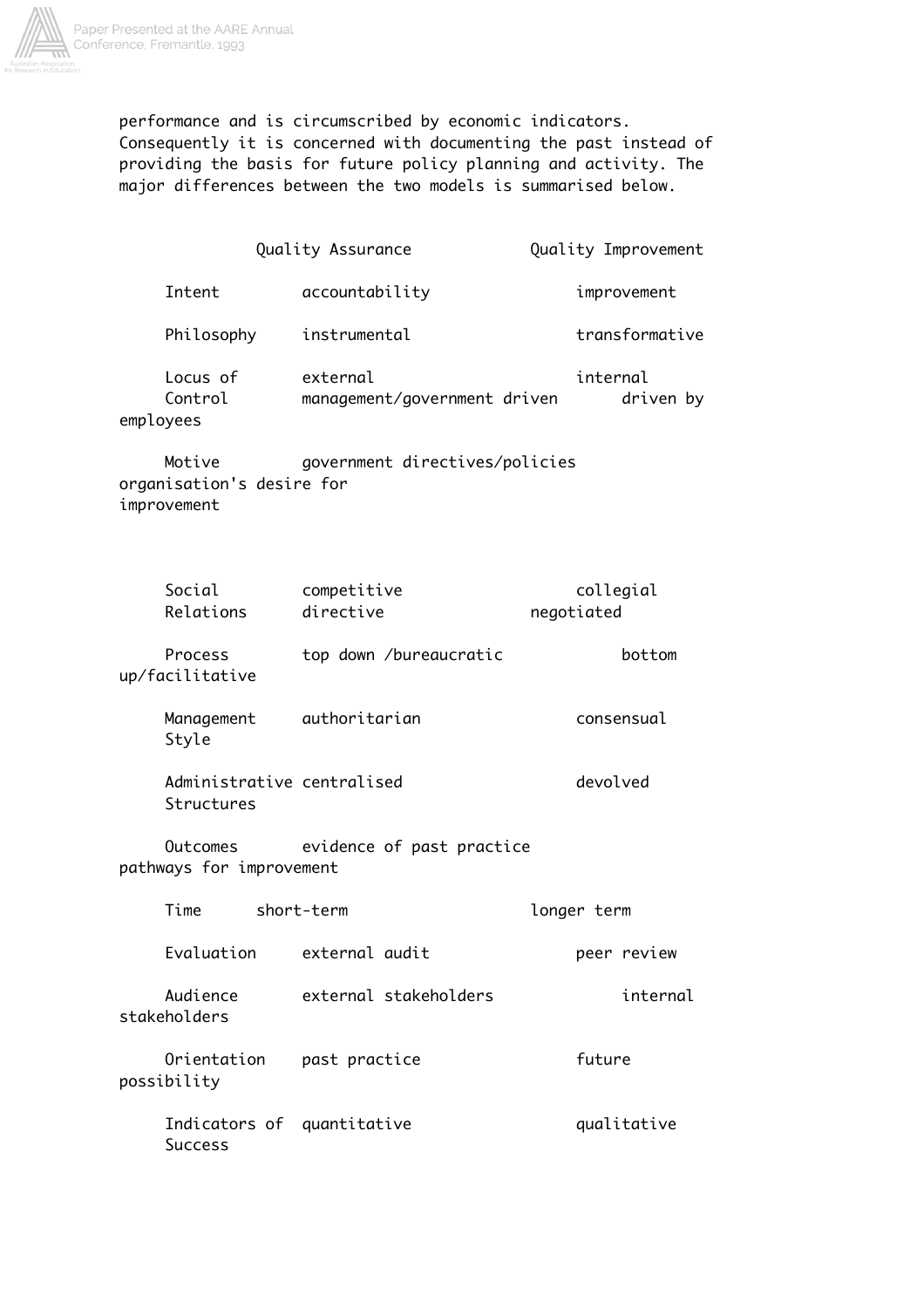

Table 1 Quality Assurance and Quality Improvement Compared

As Table 1 shows there is conceptual distance between the purposes of QA and those of QI. In summary, on the one hand, QA is directed towards proving the value, worth or excellence of a particular object, issue, programme or set of activities. On the other hand, QI is directed towards identifying areas for improvement, as they relate to issues, programmes, processes or sets of activities. With this conceptual distance, it would appear at first glance, that there is little capacity to bring these two competing models into a useful relationship. Nevertheless, we argue that in the Griffith University project that it is possible to make the two processes complementary. Accordingly, if the QI process begins with the mapping of areas for improvement, it is then possible to integrate that mapping process through the identification and documenting strengths. The documentation then serves as the basis for evidence of excellence to assure stakeholders and other audiences of the strength of outcomes achieved is possible, with the parallel process of improvement. In this context, while QA and QI may be uncomfortable bedfellows, they are able to be brought together in a practical partnership.

While QA has been a powerful force in directing the activities of universities, internally driven approaches that are closer to the needs and interests of the University itself are also evident. We argue that such a shift is at the core of the activities of the project concerned with improvement end of quality within Griffith University. We will now describe this project briefly.

The Quality Management at the Sub-Faculty Level Project

In early 1993 funding was received through the National Priority (Reserve) Fund: Quality Section, to implement a project entitled Processes for Quality Management at the Sub-faculty level. The initial proposal was based on the premise that models of quality assurance currently applied within business and commercial

sectors are inappropriate for use in higher education. Within the context of this project, quality in higher education is concerned with providing a learning context in which students experience success, teaching that responds to a variety of needs and the development of academic programmes that provide leadership in new fields of knowledge and skills. Three sub-faculty groups were identified and canvassed regarding their interest in participating in such a project.

In order to implement practices that reflected the intent of QI,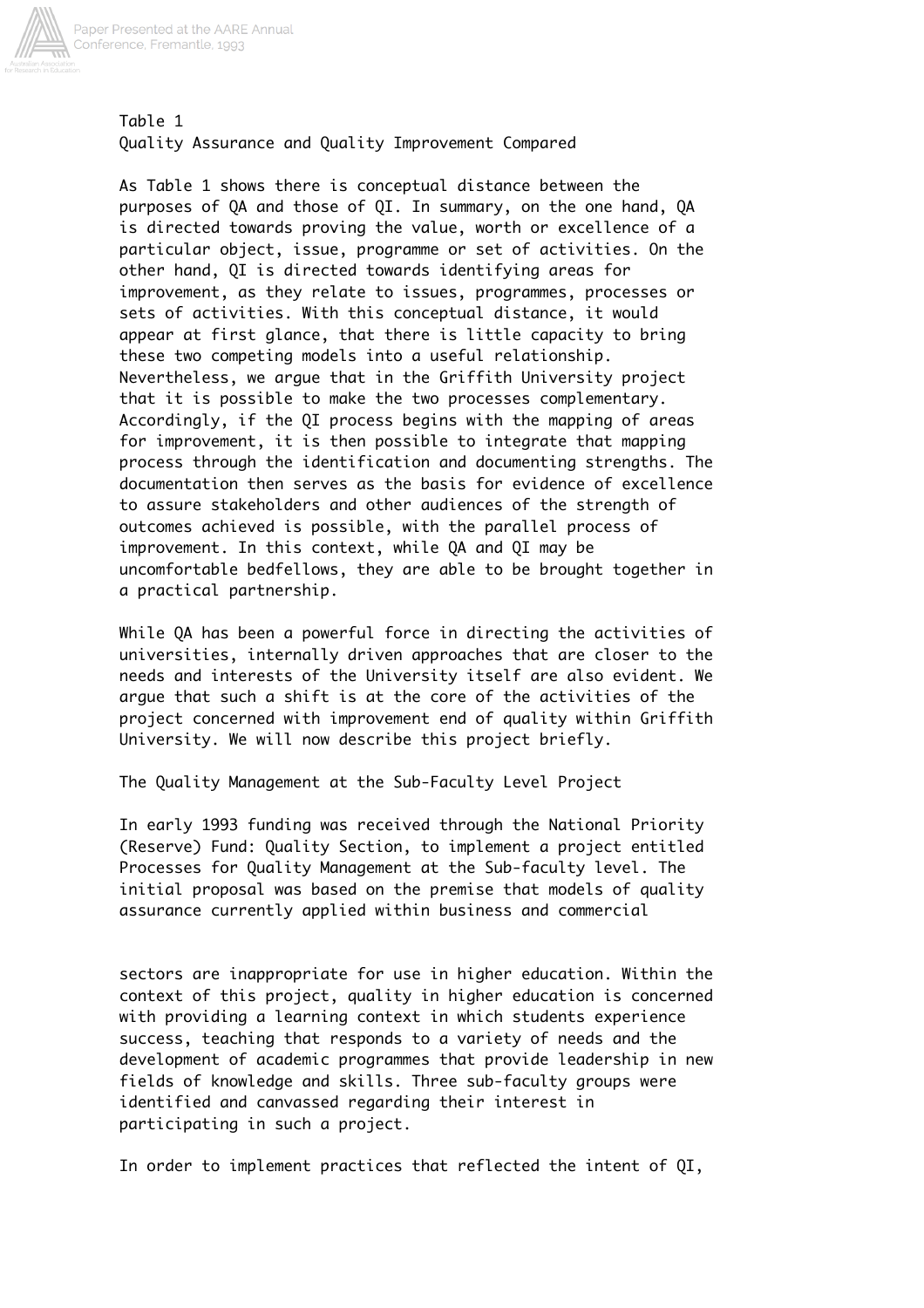

the overall project is premised on five operational principles. First, we acknowledge the need to take into account the national pressures of quality in higher education and that sub-faculty activities had to be embedded within the institutional culture of Griffith. Accordingly, in enacting the project, its processes had to be designed to be contextually acceptable and to complement existing institutional practices. Second, any initiative at the sub-faculty level should have an explicit relationship with both the particular faculty and University Mission, values, goals and objectives. Third, the staff of the sub-faculty groups who have committed themselves to the project must be responsible for the planning, implementation and evaluation of their projects. In keeping with this, the role of the project team is seen to be supportive but facilitative rather than controlling. Fourth, the focus within each sub-faculty group should be on the enhancement of, or change to existing knowledge and practice rather than the application of methods used for quality assurance. Finally, the project adopts a developmental orientation that is reflected in all of its practices rather than a technical rationalist approach that is characterised by a heavy reliance on hard appraisal processes, through which change is bureaucratically mandated and imposed.

Each of the projects is concerned with the development of a 'quality culture' to be internalised in all aspects of faculty life and enacted across all academic and administrative practices and procedures. Accordingly, the aims of the project are:

 i. to develop practical and on-going methods by which the "quality " of particular activities and outcomes can be evaluated;

 ii. to develop strategies and processes that will enable participants to take continuous planned action by which improvement of practice can be achieved;

 iii. to provide quick and efficient descriptions of activities which allow the University rapid access to data relating to the "quality" of its brovision of higher education;

 iv. to disseminate the knowledge and skills developed during the course of the project to other elements of Griffith University.

The selection of appropriate groups within faculties was an important consideration . The following criteria were used as the preliminary basis for selecting project participants:

i. that they were not presently funded for a major project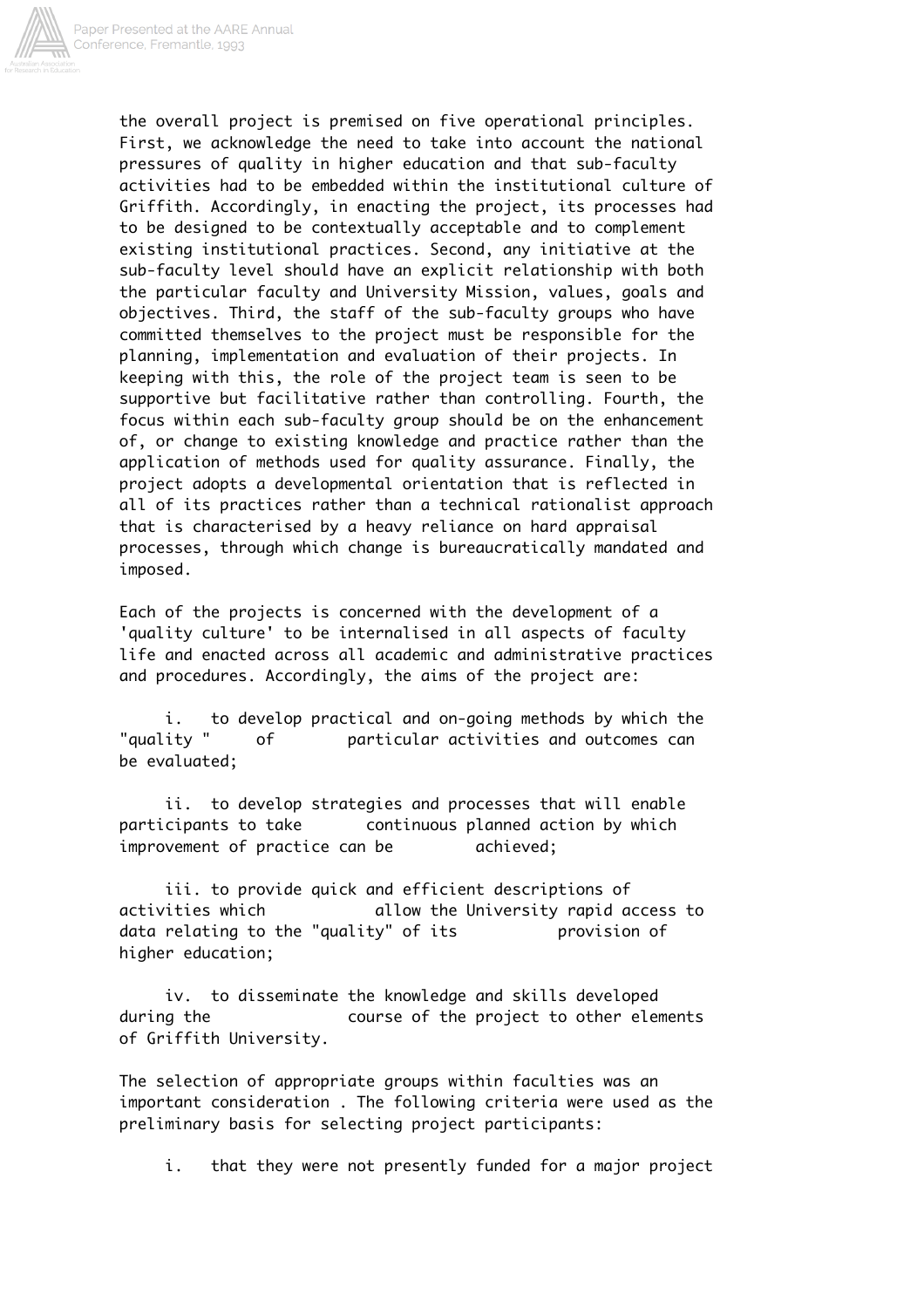

related to teaching and learning or quality;

 ii that at least two of the Faculties should represent recently amalgamated campuses where there was commitment to upgrade qualifications and programmes but with few resources available for such improvements;

 iii. that in function, each of the Faculties should be as different as possible from each other;

 iv. that the Faculties were willing to offer a commitment to the project.

On the basis of these criteria the following faculties were selected to participate in the project: Education and the Arts (EDA), Engineering and Environmental Sciences (ENS) and the Queensland College of Art (QCA). After a two day workshop in late July participants returned to their faculties to implement their projects. The purpose of the project was to introduce participants to the philosophy of quality improvement, develop skills and strategies to facilitate quality improvement strategies at the sub-faculty level and finally, to identify specific quality improvement issues to be addressed through the project. While acknowledging the limitations of describing the projects in their very early stages we now do so as this provides evidence for demonstrating that quality improvement strategies may be used to transform and generate new practices while meeting the demands of accountability.

The project within EDA is concerned with improving the quality of teacher education through the development of stronger links between professional experiences and academic studies leading to a better understanding of the work of teaching itself. The project is concerned with developing a programme that is distinctive from other teacher education programmes in Queensland through a school-linked internship. By developing new relationships with the various educational stakeholders concerned with the practicum, the quality improvement strategies developed through this project will enhance the University's reputation as a provider of innovative teacher education programmes. This in turn will ensure that "quality" entrants will be attracted to this programme and "quality" supervising teachers will be directly involved in the professional education of neophyte teachers.

ENS is concerned with examining the effectiveness and appropriateness of the model of the Graduate School of Environmental Sciences and Engineering. The Graduate School was the first to be established at Griffith University. Its goal is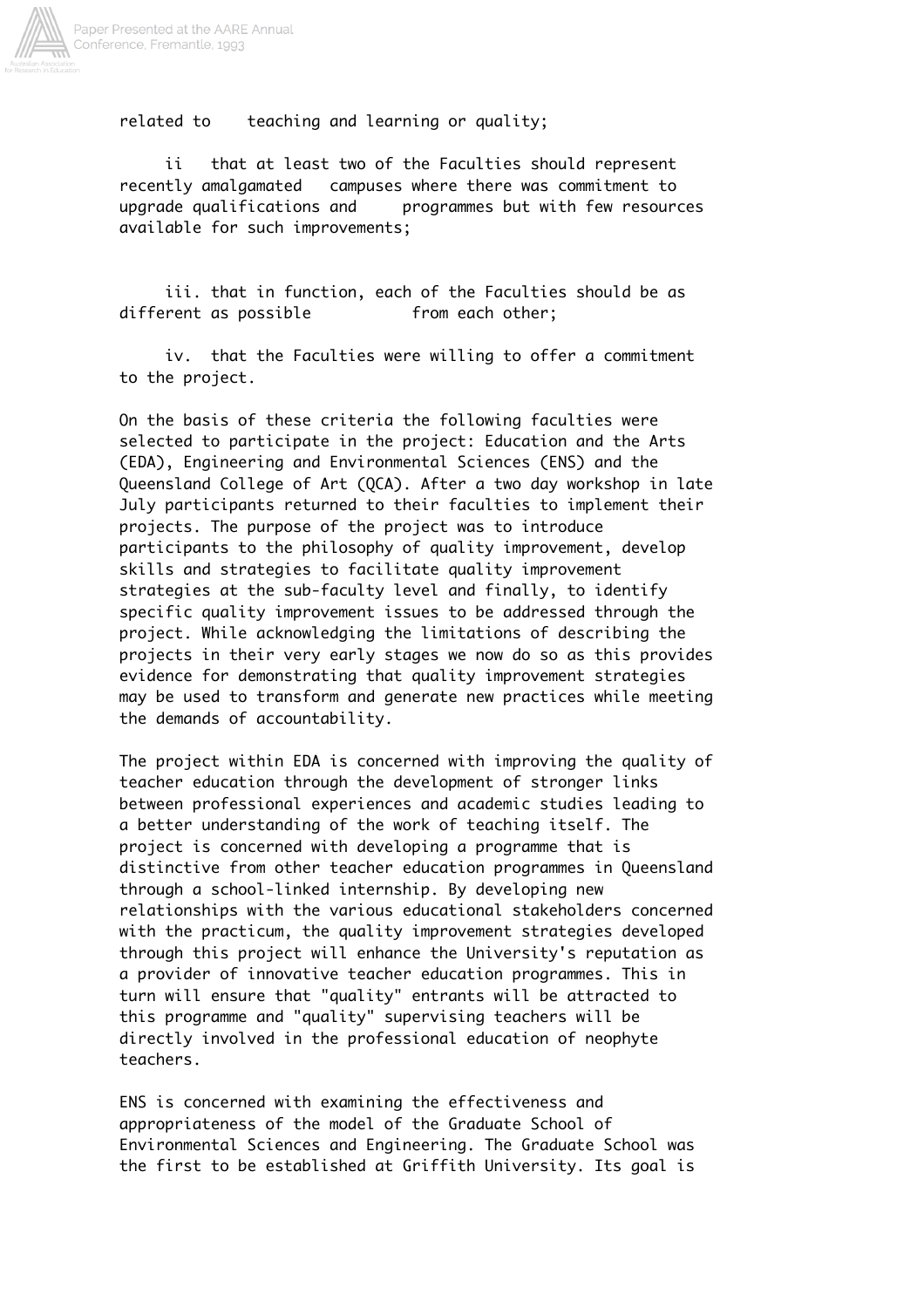

to be pre-eminent in teaching and research. Since its establishment in 1991 there has been a major increase in the numbers of programme offerings from 7 to 11, a doubling of 4 to 8 in the course work area, and in the total number of post-graduate students from 99 in to 1991 to 305 in 1993.

The overarching aim of the project is to collect information that provides Faculty input for the external review of the structure and function of the Graduate School. To this end, the project has the following purposes: first, to identify the nature of the model itself, second, to ascertain the 'goodness of fit' between the initial aims as established in 1991 and the current operation of the Graduate School; third, to investigate how the model or concept of the Graduate School is perceived and experienced by various stakeholders, and finally, to identify the cost of the Graduate School to the Faculty in terms of resource allocation. Significantly, the review is not an evaluation of staff (their qualifications, publications, performance), nor is it a review of the course structure or individual subjects and their content.

At the time of writing this paper, criteria for the selection of members of the external panel developed; membership of the external review panel agreed upon with these members all able to participate; the terms of references for the review established;

a research assistant has been employed to collate relevant data, and each of the various elements of the Graduate School have been allocated tasks relevant to the collection, collation and analysis of information.

Within the broader University context this project is particularly important because it provides a model for proposals for the implementation and development of other cross-faculty Graduate Schools. This project provides a template for documenting and reviewing administrative structures and processes as well as identifying issues as they relate to resource allocation and the links between aims and implementation. Accordingly, this project is responding to the demands of external accountability through its external review, while simultaneously incorporating quality improvement processes. At the time of presentation of this paper, the external review team will have completed their report on the Graduate School.

The Queensland College of Art (QCA) was originally part of the TAFE sector. The amalgamation of QCA into Griffith has required a major shift on the part of staff regarding their perceptions of their roles within the larger University. Two projects are currently under way at QCA. The first project can be said to be transformative as it is concerned with image development during a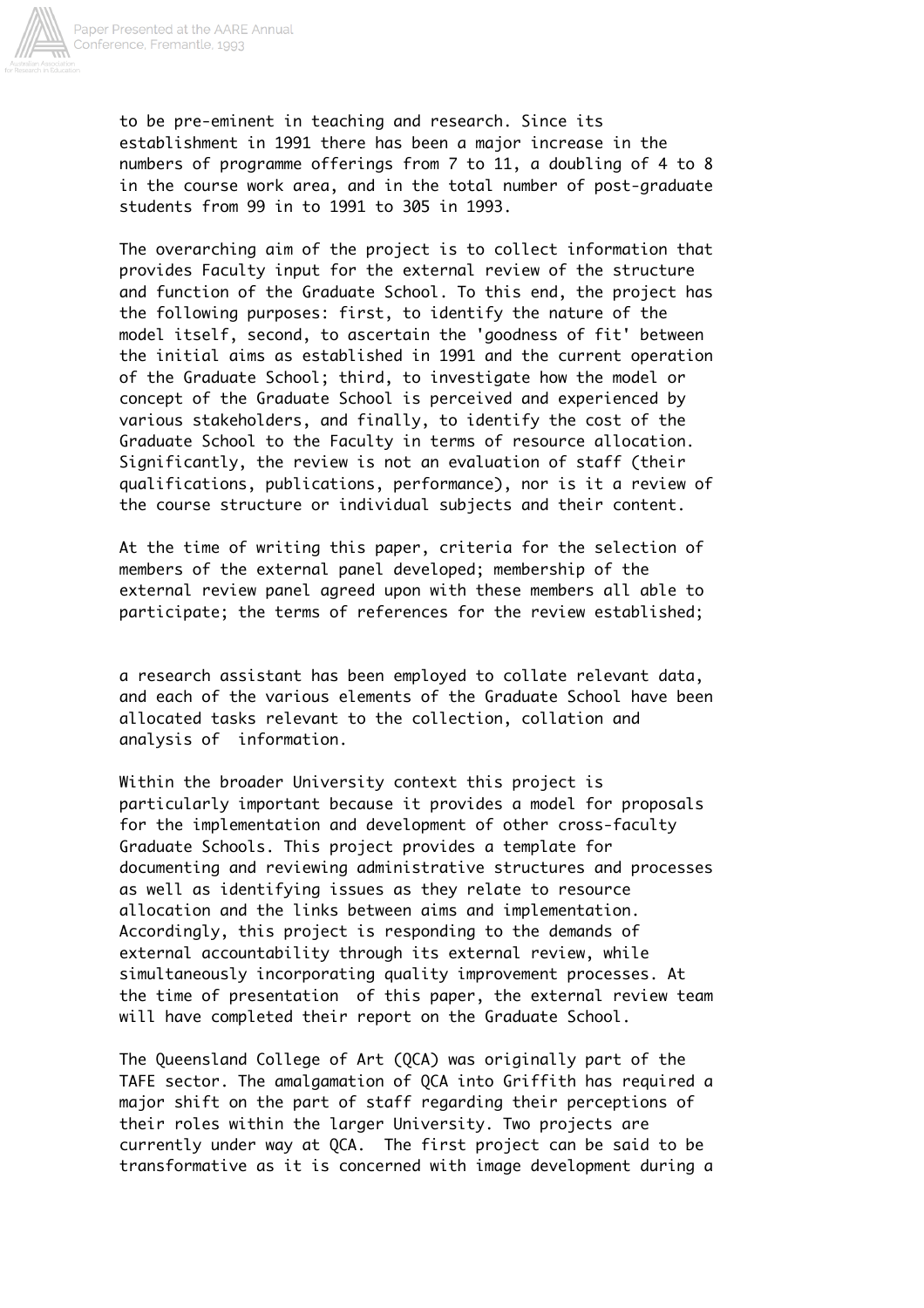

period of transition. Specifically, it is an attempt to address the issue of the loss of the old 'TAFE culture' with its emphasis on practical and technical knowledge, and the development of a process and mechanism for externally advertising the new university based QCA. The second project is concerned with developing appropriate procedures for assessment and evaluation in the Creative Arts within a University context.

The Image Development project has as its major outcome the generation of a publicity brochure. This project has required QCA to formulate and identify clearly its mission, roles and goals. Being located within a university culture which values a different set of dispositions and outcomes from TAFE, the project focusses on the following activities as they impact on the institution:

 i. increased importance being placed on post-graduate education;

ii. the employability of graduates; and,

 iii. a greater balance between teaching, research, and professional activities.

Specifically, the project is concerned with developing and internalising a 'culture' that for many staff and students is quite different from what they have previously experienced. Within the broader ambit of QI, by identifying issues as they relate to enhancing the image of a reconstituted element of the University and developing and documenting strategies to facilitate this, demands exerted by pressures of external accountability will also be met.

The Assessment Project is concerned with a review of existing assessment methods at QCA and a comparison with other assessment methods undertaken within the University. The desired outcomes of this project are:

 i. A better understanding of the evaluation of students in an Artistic setting

 ii. A greater understanding of University assessment strategies.

 iii. The development of more efficient assessment strategies.

 iv. The development of policies that would maintain consistency and equity of assessment across Artistic Disciplines.

Again, this project is premised on the belief that by understanding current practices these practices can be improved.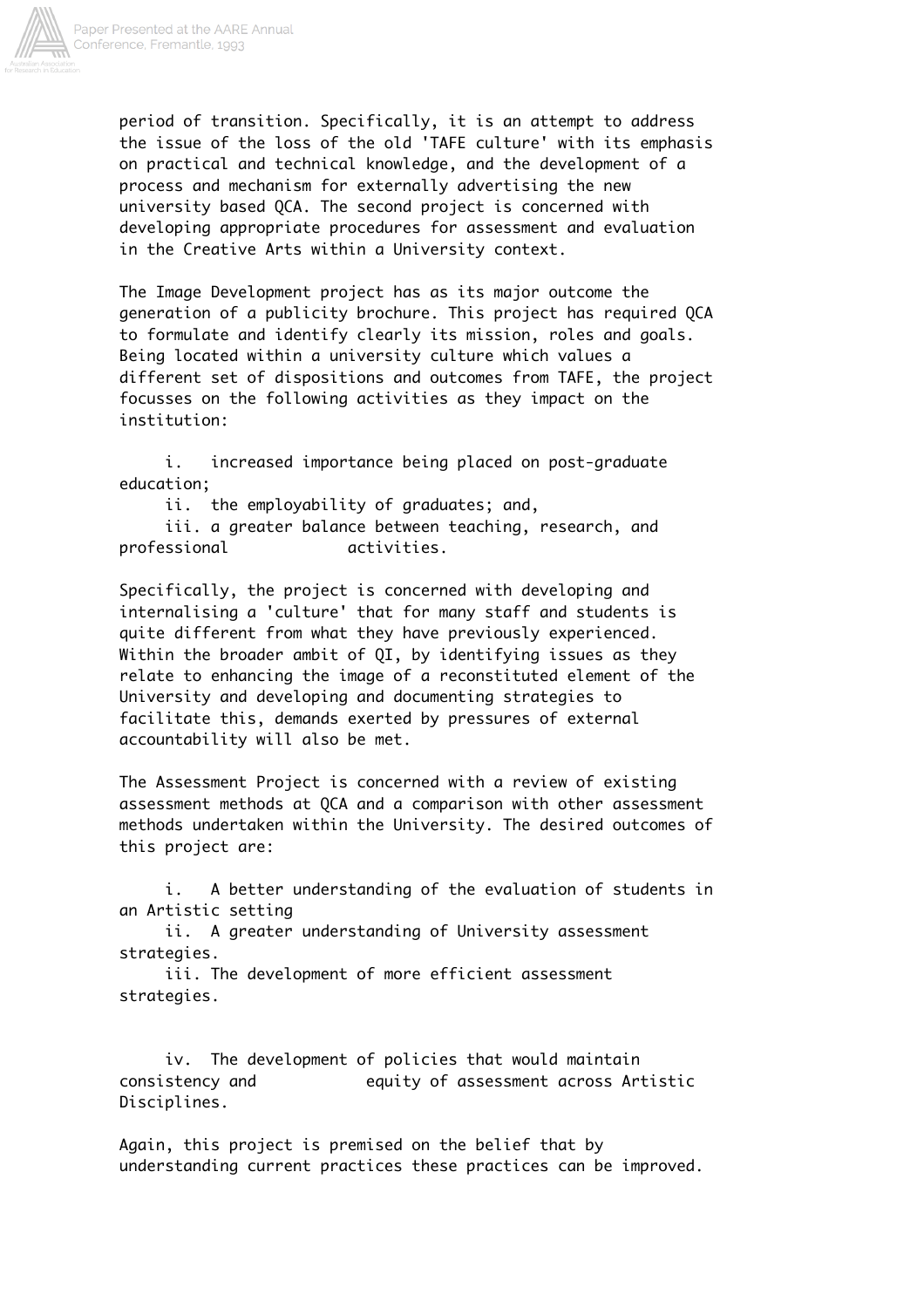

The process of documenting these improvement strategies once again satisfies the pressures of accountability.

The three projects will be completed by the end of 1993. DEET requires that a final report be lodged with them by the end of April 1994. It is envisaged that this report will provide a model for facilitating a variety of quality improvement activities across other elements of the University.

Three general impressions are emerging from the projects described in this paper. First, given the opportunity to draw QA and QI into a complementary relationship, academic staff members support the prospect of following systematic pathways to meet the evaluative and developmental demands placed on them. Second, there is a commitment to collegial activity which, although emerging from external pressures, provides the impetus to have as its focus particular improvement goals. Finally, while academics are protective of their autonomy in working conditions, they are also conscious of the need to respond to policy directives as they relate to improvement and its documentation.

## Conclusion

Quality in its many forms has now come to exert considerable pressure on the activities of various elements within universities. Increasing demands are being made on universities to be publicly accountable which in turn has meant that various measures have been implemented to satisfy this external scrutiny. In this paper we have been concerned with distinguishing between two versions of quality as they are currently evident within policy and institutional practice. We have argued that quality in its current QA form is essentially politically motivated. As a consequence the nature and purpose of universities has come into question and has been incorporated into public debate. In practice this has meant the imposition of externally defined versions of what universities stand for and their contribution to the economic enhancement of the state. This, we suggest, may not be in the best long term interests of the various groups inside and outside universities. While recognising the political need to endorse accountability measures, we maintain that accountability should not be seen as an end in itself. Rather, we promote a view of QI in which both the needs of the various internal stakeholders are satisfied while at the same time responding to the external pressures of accountability inherent within QA. Finally, we see the need to create a balance between the tension caused by the demands of external accountability as implicit within QA and the context specific elements of QI. In this respect we concur with Barnett's (1992, p. 119) position: 'In higher education, whatever its validity in other contexts, such a single minded checklist approach to safeguarding quality is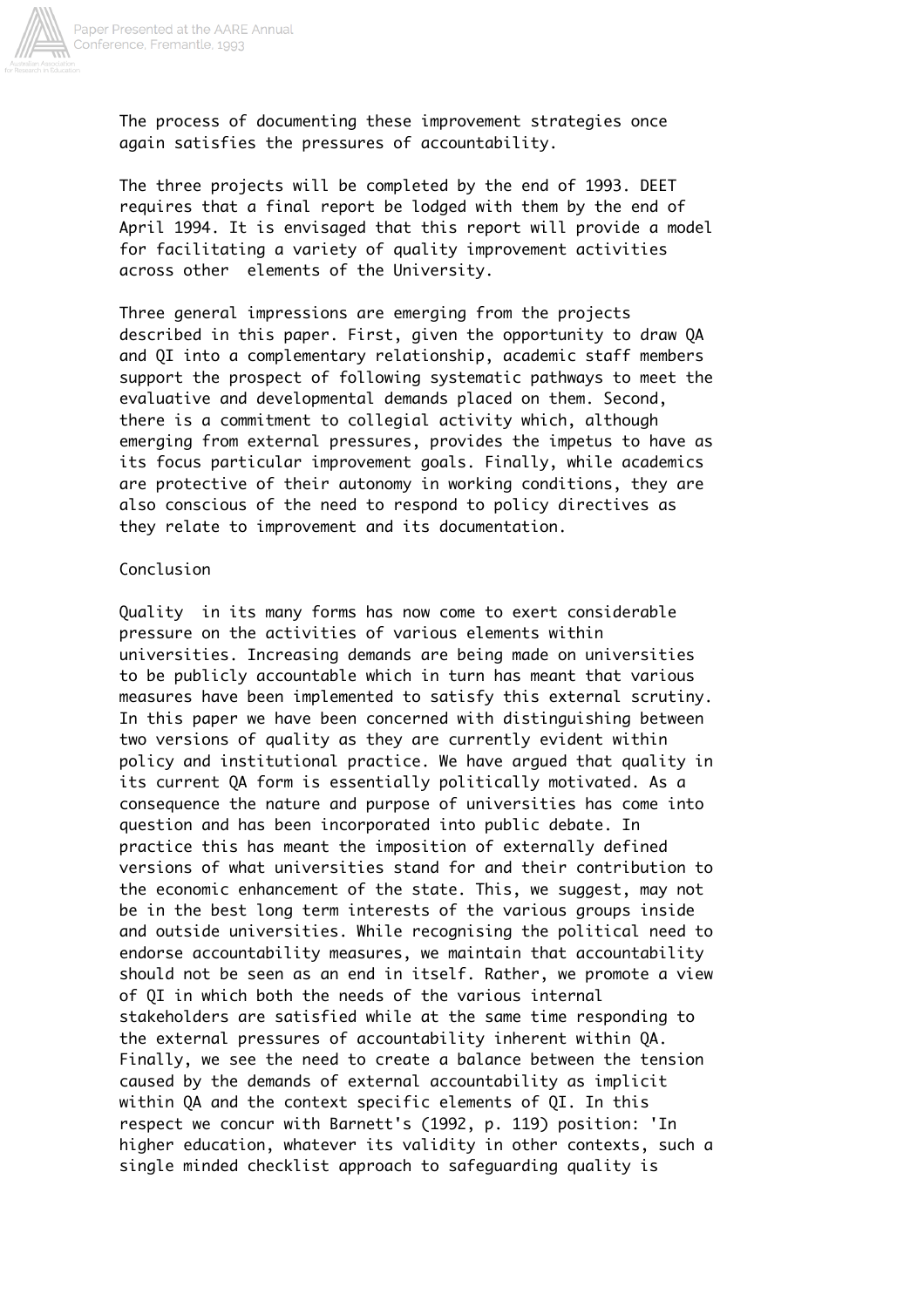

misguided, ineffective and pernicious.'

The QI project at Griffith University is attempting to bridge external accountability and internal transformation. The three projects described within this paper provide evidence to support this claim. By internalising a culture that values quality in all of its variant forms and the development of a quality driven institutional culture across the University, individual practice will be transformed and external demands to be accountable will be met.

Bibliography

Baldwin, P. (1991) Higher Education: Quality and Diversity in the 1990s, Australian Government Publishing Service, Canberra.

Barnett, R. (1992) Improving Higher Education: Total Quality Care, The Society for Research into Higher Education and Open University Press, Buckingham.

Cullen, R. (1992) Managing Quality in a University Context: what can and should be measured? Victorian Post-Secondary Education Commission, Melbourne.

Green, D. (1993) Quality Assurance in Western Europe: Trends, Practices and Issues, Paper presented at the first Biennial conference and General Conference of the International Network of Quality Assurance in Higher Education, Montreal, Canada, May 24- 28 1993

Harvey, L. and Green, D. (1993) Defining Quality, Assessment and Evaluation in Higher Education, 18(1). pp. 9-34

Higher Education Council (1990) Higher Education: The Challenges Ahead, National Board of Employment, Education and Training, Australian Government Publishing Service, Canberra.

Higher Education Council (1992) The Quality of Higher Education: Discussion Papers, Australian Government Publishing Service, Canberra.

Higher Education Council (1992) Higher Education: Achieving Quality, Australian Government Publishing Service, Canberra.

Lindsay, A. (1992) Concepts of Quality in Higher Education,